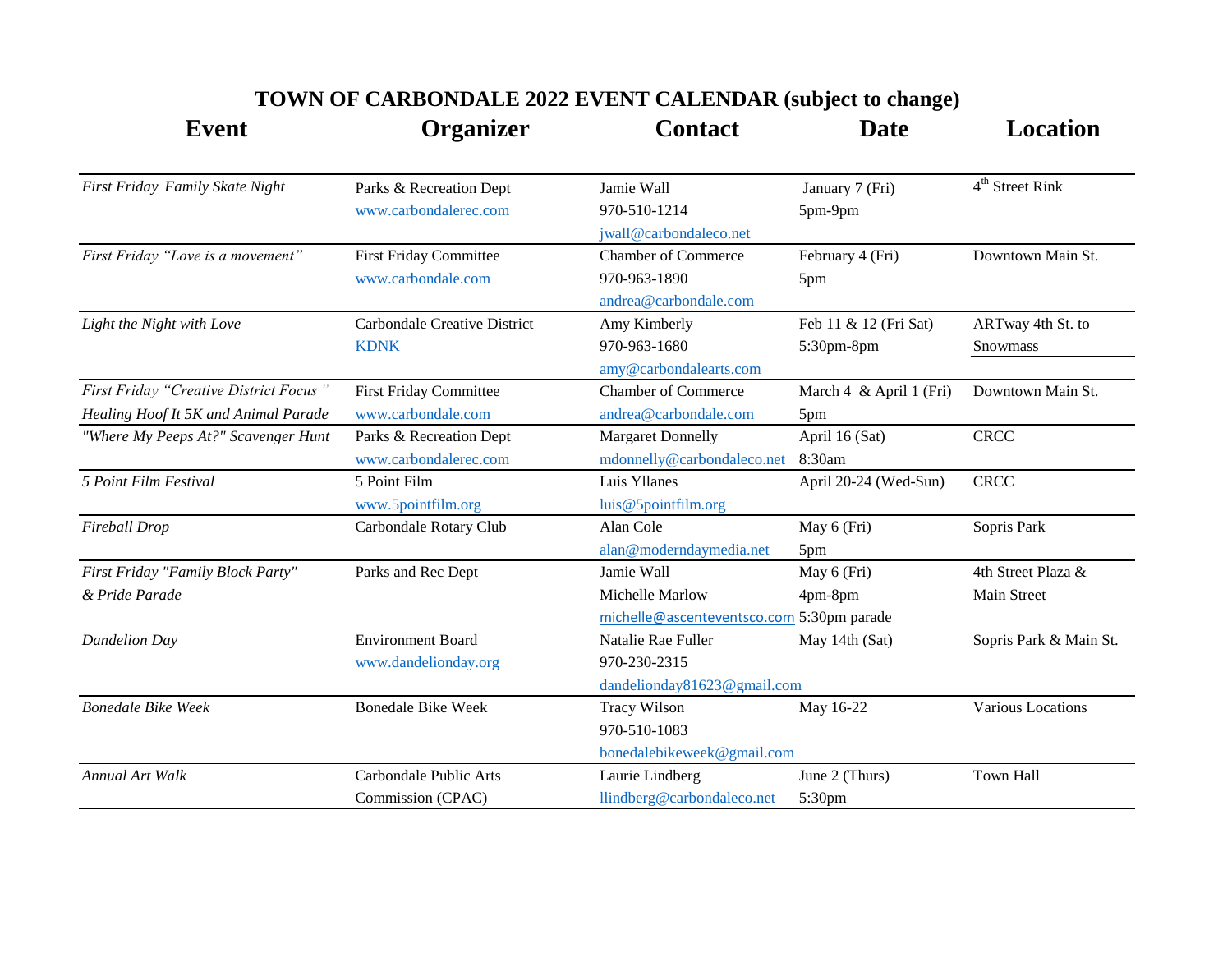| <b>Event</b>                         | <b>Organizer</b>                  | <b>Contact</b>                   | <b>Date</b>         | <b>Location</b>       |
|--------------------------------------|-----------------------------------|----------------------------------|---------------------|-----------------------|
|                                      |                                   |                                  |                     |                       |
| <b>Wild West Rodeo Series</b>        | Wild West Rodeo Assoc.            | Mike Kennedy                     | June 2-August 18    | Gus Darien Rodeo      |
|                                      | www.carbondalerodeo.com           | 970-379-3907                     | 7:30-9:30pm         |                       |
|                                      |                                   | mikekennedy@sopris.net           |                     |                       |
| First Friday "Art Around Town"       | <b>First Friday Committee</b>     | <b>Chamber of Commerce</b>       | June 3 (Fri)        | Downtown Main St.     |
|                                      | www.carbondale.com                | andrea@carbondale.com            | 5pm-9pm             |                       |
| Wilderness Workshop                  | Wilderness Workshop               | Erin Riccio                      | June 3 (Fri)        | Sopris Park           |
| <b>Community Party</b>               |                                   | 720-470-7580                     |                     |                       |
|                                      |                                   | erin@wildernessworkshop.com      |                     |                       |
| <b>Summer Park Concert Series</b>    | Music Committee                   | <b>Steve Sandiford</b>           | June 5 (Sun)        | Sopris Park Gazebo    |
|                                      |                                   | sguitars@sopris.net              | 3:30pm-7:30pm       |                       |
| <b>Bike Rodeo</b>                    | Parks and Recreation Dept.        | Jamie Wall                       | June 6 (Mon)        | <b>CRCC</b>           |
|                                      | www.carbondalerec.com             | jwall@carbondaleco.net           | 4pm-6pm             |                       |
| <b>Pump Track Time Trials</b>        | Parks and Recreation Dept.        | Jamie Wall                       | June 8 (Wed)        | <b>CRCC</b>           |
|                                      | www.carbondalerec.com             | jwall@carbondaleco.net           | 4pm-6pm             |                       |
| <b>Downtown Farmers' Market</b>      | <b>Carbondale Farmers' Market</b> | Jamie Wall                       | June 8-Sept 28th    | 4th Street Plaza Park |
|                                      | www.carbondalefarmersmarket.com   | 608-385-9252                     | Wednesdays 10am-4pm |                       |
| Tri for the Sun Triathlon            | Parks and Recreation Dept.        | Jamie Wall & Travis Baptiste     | June 11 $(Sat)$     | Carbondale Pool &     |
| <b>Sunlight Mtn Resort</b>           | www.carbondalerec.com             | travis.sunlight@gmail.com        | $7am-1pm$           | Sunlight Mtn Resort   |
| Gymkhana                             | Sopris Gymkhana Club              | Syndey Linfoss 970-948-6157      | June 11 $(Sat)$     | Gus Darien Rodeo      |
|                                      |                                   | Lindsey Rice 970-618-4372        | 10am-4pm            |                       |
| <b>Garden Concert Series</b>         | Carbondale Arts                   | Amy Kimberly                     | June 23 (Thurs)     | <b>Thompson Park</b>  |
|                                      | www.carbondalearts.com            | amy@carbondalearts.com           | 6pm                 |                       |
| <b>Festival Las Americas</b>         | Club Rotario                      | Lucy Moncada Arcila              | June 26th (Sat)     | Sopris Park           |
|                                      |                                   | 970-384-4344                     | 11am-8pm            |                       |
|                                      |                                   | lucymoncadaarcila@alpinebank.com |                     |                       |
| First Friday "Community Celebration" | <b>First Friday Committee</b>     | <b>Chamber of Commerce</b>       | July 1 (Fri)        | Downtown Main St.     |
| 22nd Annual "Mt. Sopris Music Fest"  | www.carbondale.com                | andrea@carbondale.com            | 5pm-9pm             |                       |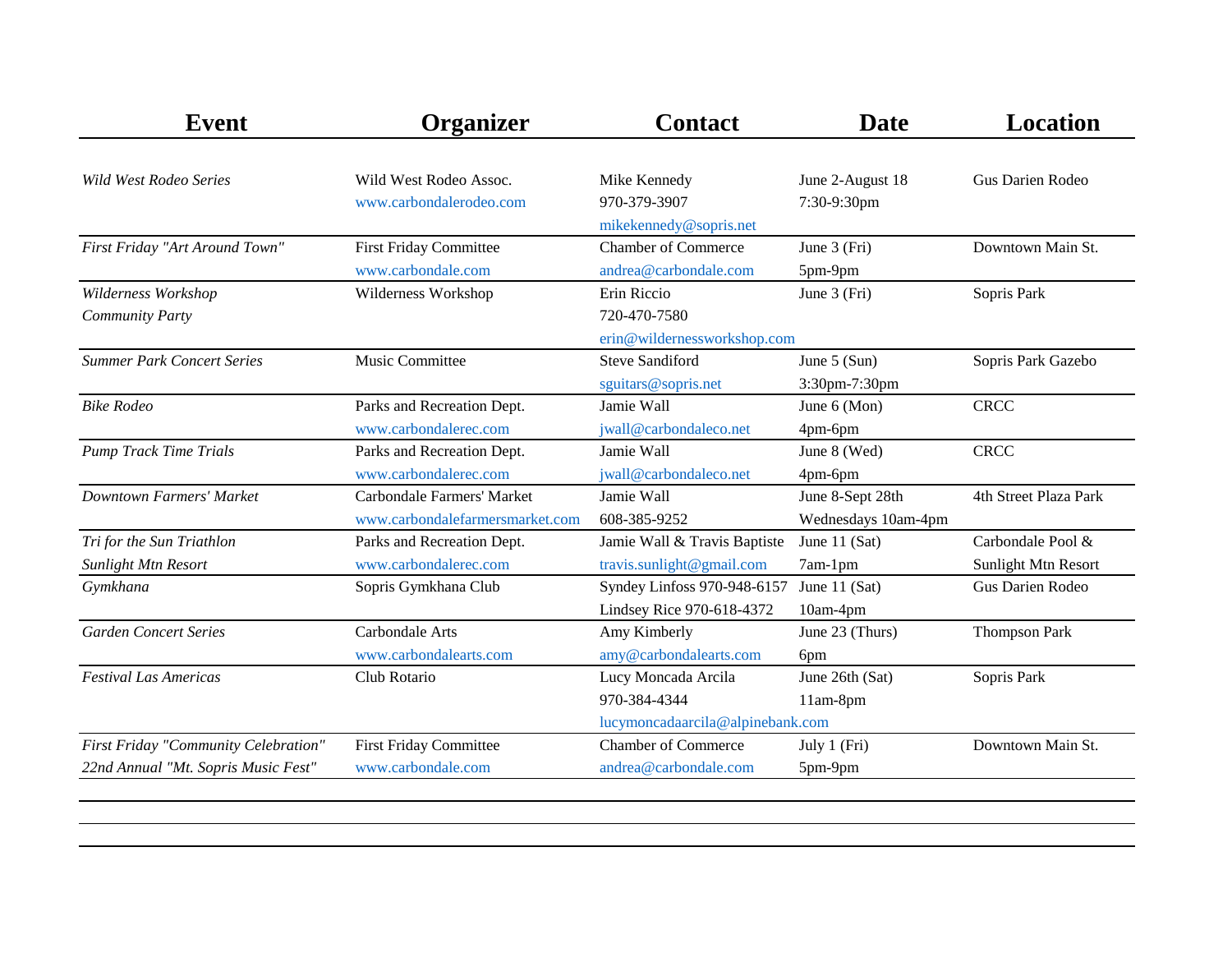| <b>Event</b>                        | Organizer                           | <b>Contact</b>                   | <b>Date</b>            | <b>Location</b>            |
|-------------------------------------|-------------------------------------|----------------------------------|------------------------|----------------------------|
|                                     |                                     |                                  |                        |                            |
| 4th of July Parade and Pool Party   | Parks and Recreation Dept           | <b>Margaret Donnelly</b>         | July 4 (Mon)           | Downtown Main St.          |
|                                     | www.carbondale.com                  | mdonnelly@carbondaleco.net       | 10:30am-2pm            | Carbondale Pool            |
| Jaripeo y Baile Mexican Rodeo       | Mario Tarin                         | Mario Tarin                      | July TBD               | Gus Darien Rodeo           |
|                                     |                                     | 970-618-6486                     |                        |                            |
| Gymkhana                            | Sopris Gymkhana Club                | Syndey Linfoss 970-948-6157      | July 9 (Sat)           | Gus Darien Rodeo           |
|                                     |                                     | Lindsey Rice 970-618-4372        | 10am-4pm               |                            |
| <b>Summer Park Concert Series</b>   | Music Committee                     | <b>Steve Sandiford</b>           | July 10 (Sun)          | Sopris Park Gazebo         |
|                                     |                                     | sguitars@sopris.net              | 3:30pm-7:30pm          |                            |
| <b>Garden Concert Series</b>        | Carbondale Arts                     | Amy Kimberly                     | July 14 (Thurs)        | Third Street Center        |
|                                     | www.carbondalearts.com              | amy@carbondalearts.com           | 6PM                    |                            |
| Carbondale Mountain Fair            | Carbondale Arts                     | Amy Kimberly                     | July 29-31 (Fri-Sun)   | Sopris Park & Main St.     |
|                                     |                                     | amy@carbondalearts.com           | Fri 12pm - Sun 7pm     |                            |
| Mt. Sopris Runoff & 4 mile Run      | Independence Run & Hike             | <b>Brion After</b>               | July 30 (Sat)          | Sopris Park                |
|                                     |                                     | 970-704-0909                     |                        |                            |
|                                     |                                     | brion@independencerunandhike.com |                        |                            |
| Porcupine Loop Bike Race            | Aloha Mtn Cyclery                   | Nic DeGross                      | July 31 (Sun)          | Sopris Park & Prince       |
|                                     |                                     | 970-963-2500                     |                        | Creek                      |
|                                     |                                     | alohamountaincyclery@yahoo.com   |                        |                            |
| First Friday "Car Show"             | <b>First Friday Committee</b>       | <b>Chamber of Commerce</b>       | August 5 (Fri)         | Downtown Main St.          |
|                                     |                                     | andrea@carbondale.com            | 5pm-9pm                |                            |
| Jaripeo y baile Mexican Rodeo       | Mario Tarin                         | Mario Tarin                      | <b>August TBD</b>      | Gus Darien Rodeo           |
|                                     |                                     | 970-618-6486                     |                        |                            |
| Gymkhana                            | Sopris Gymkhana Club                | Syndey Linfoss 970-948-6157      | Aug $13$ (Sat)         | Gus Darien Rodeo           |
|                                     |                                     | Lindsey Rice 970-618-4372        | 10am-4pm               |                            |
| <b>Compassion Film Festival</b>     | Way of Compassion                   | <b>TBD</b>                       | August 12-14 (Fri-Sun) | <b>Third Street Center</b> |
|                                     |                                     |                                  |                        | <b>Bonnie Fischer Park</b> |
| <b>Summer Park Concert Series</b>   | Music Committee                     | <b>Steve Sandiford</b>           | August 14 (Sun)        | Sopris Park Gazebo         |
|                                     |                                     | sguitars@sopris.net              | 3:30pm-7:30pm          |                            |
| Roaring Fork Pickleball Association | Roaring Fork Pickleball Association | Val Snearly                      | Aug 19-21 (Fri-Sun)    | Young-Calaway              |
| 2nd Annual Great Sopris Showdown    |                                     | rfpickleball@gmail.com           | 8am-4pm                | <b>Alpine Bank Courts</b>  |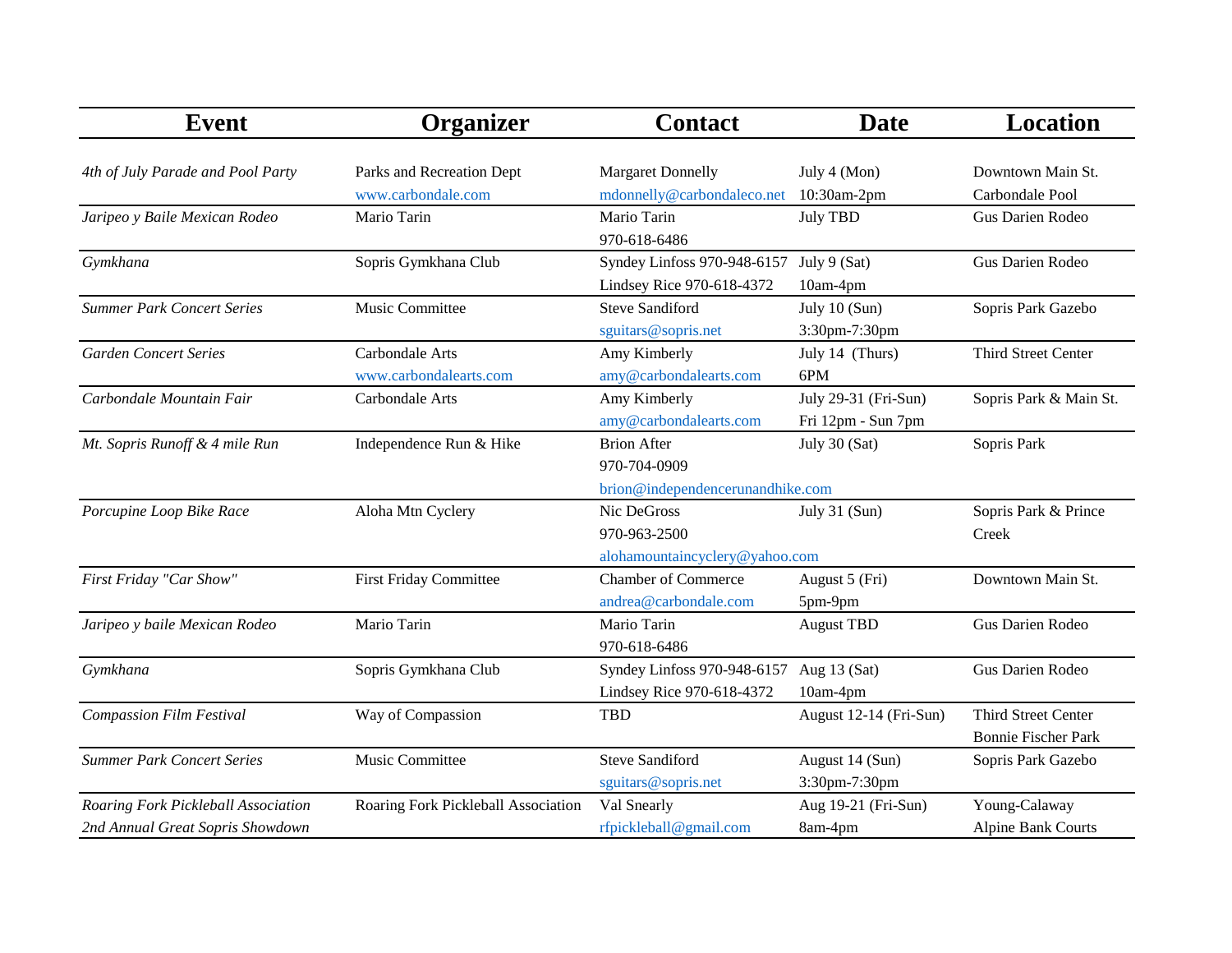| <b>Event</b>                                                | Organizer                     | <b>Contact</b>                  | <b>Date</b>                                  | <b>Location</b>            |
|-------------------------------------------------------------|-------------------------------|---------------------------------|----------------------------------------------|----------------------------|
| Our Town One Table                                          | Parks and Recreation Dept.    | Jamie Wall                      | August 21 (Sun)                              | 4th Street                 |
|                                                             |                               | jwall@carbondaleco.net          | 5pm-8pm                                      | Main to Euclid             |
| <b>Garden Concert Series</b>                                | Carbondale Arts               | Amy Kimberly                    | Aug 25 (Thurs)                               | <b>Third Street Center</b> |
|                                                             | www.carbondalearts.com        | amy@carbondalearts.com          | 6pm                                          |                            |
| Cowboy Up Dance & BBQ                                       | Cowboy Up Committee           | Scott Haycock                   | August 26 (Fri)                              | 4th Street Park & Plaza    |
|                                                             |                               | s_haycock@hotmail.com           | 6pm-10pm                                     |                            |
| First Friday                                                | <b>First Friday Committee</b> | <b>Chamber of Commerce</b>      | Sept 2 (Fri)                                 | Downtown Main St.          |
|                                                             |                               | andrea@carbondale.com           | 5pm-9pm                                      |                            |
| Gymkhana                                                    | Sopris Gymkhana Club          | Syndey Linfoss 970-948-6157     | Sept 3 (Sat)                                 | Gus Darien Rodeo           |
|                                                             |                               | Lindsey Rice 970-618-4372       | 2pm-7pm                                      |                            |
| <b>Summer Park Concert Series</b>                           | Music Committee               | <b>Steve Sandiford</b>          | Sept 11 (Sun)                                | Sopris Park Gazebo         |
|                                                             |                               | sguitars@sopris.net             | 3pm-7pm                                      |                            |
| Roaring Fork Ranch Roping                                   | Wild West Rodeo Association   | Tom Harrington                  | Sept 9-11 (Fri-Sun)                          | Gus Darien Rodeo           |
|                                                             |                               | 970-275-1165                    |                                              |                            |
|                                                             |                               | tharrington@montrose.net        | ginny.a.harrington@gmail.com                 |                            |
| <b>Garden Concert Series</b>                                | Carbondale Arts               | Amy Kimberly                    | Sept.15 & 16 (Thurs-Fri) Thompson House Park |                            |
|                                                             | www.carbondalearts.com        | amy@carbondalearts.com          | $6-8$ pm                                     |                            |
| Clay Center's Annual Fundraiser                             | Carbondale Clay Center        | Angela Bruno                    | Sept 17 (Sat)                                | Carbondale Clay Center     |
|                                                             | carbondaleclay.org            | 970-963-2529                    | 3pm-7pm                                      |                            |
|                                                             |                               | director@carbondaleclay.org     |                                              |                            |
| Chameleon and Merle Disc Golf Tourname KDNK Community Radio |                               | <b>Anderson Cole</b>            | Sept 24th (Sat)                              | Gianinetti Park            |
|                                                             |                               | 970-963-0139 x105               | 11am-4:30pm                                  |                            |
|                                                             |                               | anderson@kdnk.org               |                                              |                            |
| Potato Day Dance                                            | Carbondale Historical Society | Sue Gray                        | Sept (Fri)                                   | <b>CRCC</b>                |
|                                                             |                               | info@carbondalehistory.org      | 7pm-10pm                                     |                            |
| Ross Montessori School Tater Trot                           | Ross Montessori School        | Sonya Hemmen                    | Oct 1 (Sat)                                  | 4th Street Park            |
| Fun Run                                                     |                               | 970-963-7199                    | 8:30-10:00am                                 |                            |
|                                                             |                               | sonya.hemmen@rossmontessori.org |                                              |                            |
| Potato Day Parade & BBQ                                     | Carbondale Parks & Rec Dept   | Eric Brendlinger                | Oct 1 (Sat)                                  | Main St. & Sopris Park     |
|                                                             |                               | 970-510-1277                    | 10:30am-3pm                                  |                            |
|                                                             |                               | ebrendlinger@carbondaleco.net   |                                              |                            |
|                                                             |                               |                                 |                                              |                            |